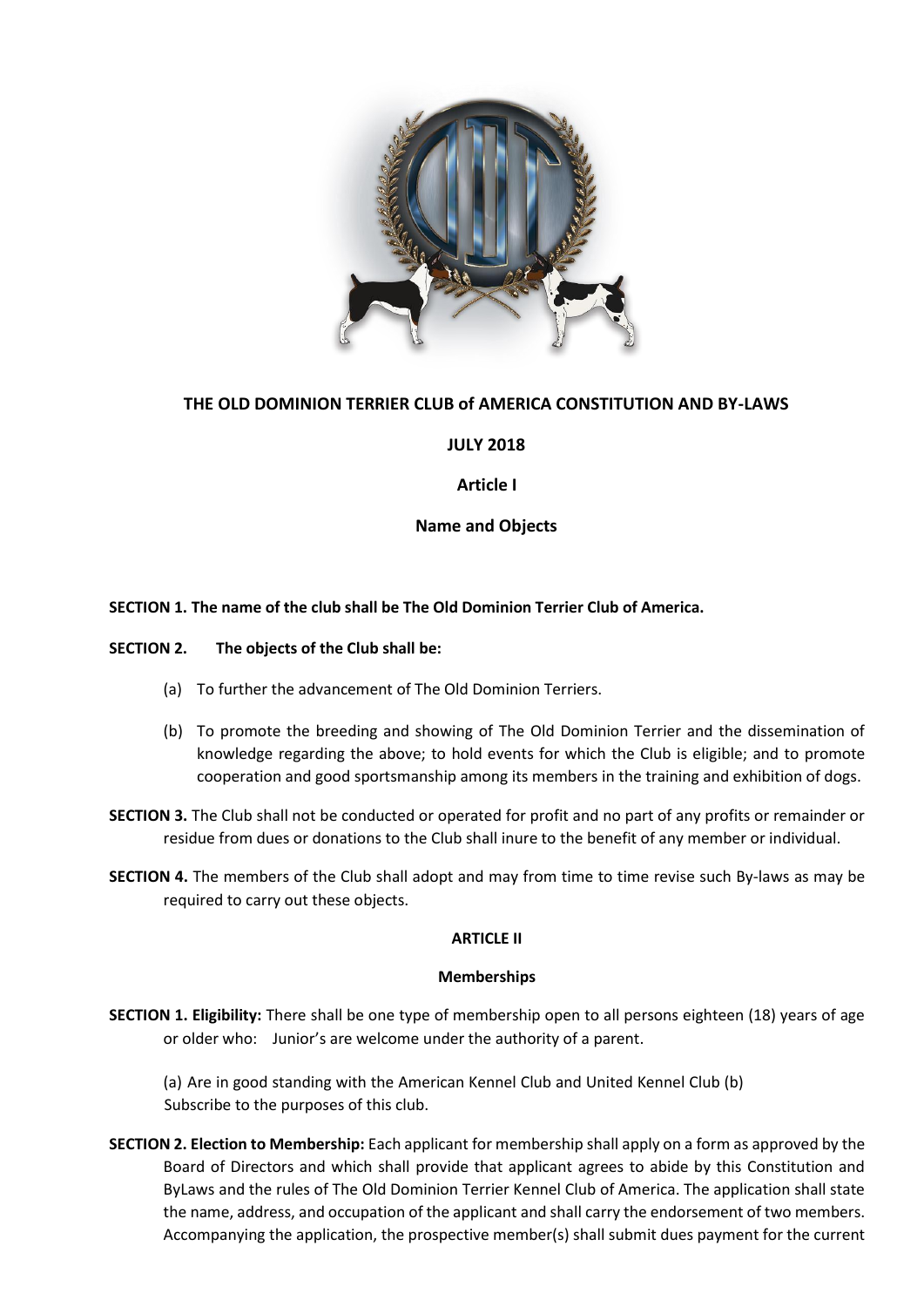year. All applications are to be filed with the Secretary and each application is to be read at the first meeting of the Club following its receipt. At the next Club meeting, the application will be voted upon and affirmative votes of 75% of the members present and voting at that meeting shall be required to elect the applicant. Applicants for membership, who have been rejected by the Club, may not re-apply within six (6) months after such rejection. Written notification will be sent to advise any applicant denied membership.

## **SECTION 3. Termination of Membership, membership may be terminated:**

- (a) **By resignation.** Any member in good standing may resign from the Club upon written notice to the Secretary; but no member may resign when in debt to the Club, dues obligations are considered a debt to the Club and they are incurred on the first day of each fiscal year.
- (b) **By Lapsing.** A membership will be considered as lapsed and automatically terminated if such member's dues remain unpaid after the first day of the fiscal year. In no case may a person be entitled to vote at any Club meeting whose dues are unpaid as of February  $1<sup>st</sup>$  of that year.
- (c) **By expulsion.** A membership may be terminated by expulsion as provided in Article VII of these Constitution and By-Laws.

# **Article III Officers**

Officers of the Club shall be a President, a Vice-President, a Secretary, and a Treasurer. These officers shall perform the duties prescribed in the Articles of Incorporation: the By-Laws; the Parliamentary authority adopted by the Club. The Show Chairman shall be on the Board in an advisory capacity, not as a voting member, unless he/she is also an elected Officer of Director.

- **SECTION 1. President:** The President shall preside at all meetings of the Club and have the duties and powers normally appurtenant to the office of the President in addition to those particularly specified in the By-Laws of the Club. The President shall be a member of all committees. The President shall participate only in ballot voting at regular and committee meetings unless otherwise provided in the By-Laws.
- **SECTION 2. Vice-President:** The Vice-President shall have the powers and exercise the duties of the President in case of the President's death, absence, incapacity or resignation.
- **SECTION 3. Secretary:** The Secretary shall keep a record of all meetings of the Club and of the Board of Directors, and of all matters of which a record shall be ordered. The Secretary shall have charge of notifying members of meetings, notifying new members, in writing, of their election t membership, and keeping a roll of the members with their addresses and phone numbers. The President and Vice President shall equally share duties for legal filings, IRS and tax filings, incorporation filing duties ect.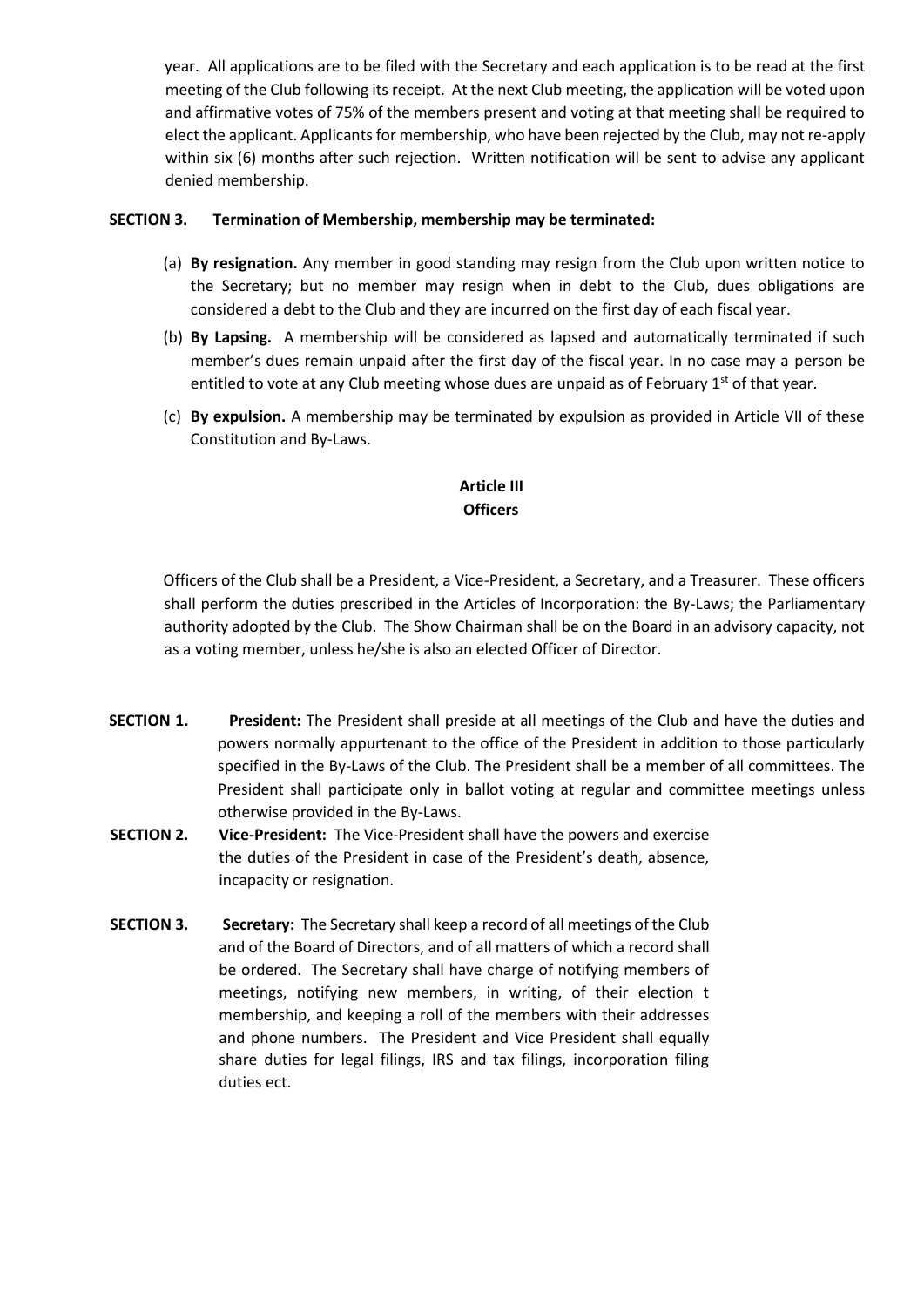- **SECTION 4. Treasurer:** The Treasurer shall collect and receive all monies due or belonging to the Club and shall deposit same, in a bank satisfactory to the Board, in the name of the Club. Following initial billing by the appropriate committee chairperson any subsequent billing for monies in arrears to the Club, will be done by the Treasurer. The books shall at all times be available for inspection by the Board and he/she shall report to them at every meeting the condition to the Club's finances and every item of receipt or payment not before reported; and at the annual meeting, he/she shall render an account of all monies received and expended during the previous fiscal year. There can be no lines of credit or formal Inc. Loans. That includes overdrafts.
- **SECTION 5. Terms of Office:** All officers shall be elected for one year. They shall take office on January  $1<sup>st</sup>$  of the following year and shall serve until their successors have been elected. Each retiring officer shall surrender to his successor all properties and records relating to that office. Five (5) Directors shall be elected each year for a three (3) year term.
- **SECTION 6. Vacancies:** Any vacancies occurring on the Board of Directors or among the Officers during the year shall be filled, until the next annual election, by a majority vote of the members present and voting at the next regular meeting following the creation of the vacancy. A vacancy in the office of Vice-President shall be filled by the Board of Directors.

## **ARTICLE IV Voting and Meetings**

- **SECTION 1. Club Meetings:** Meetings of the Club shall be held on the last Friday in each month in each year, at such hour and place as may be designated by the Board of Directors. Written notice of each such meeting shall be given by the Secretary at least five (5) days prior to the date of the meeting. The quorum for such a meeting shall be ten percent (10%) of the members in good standing.
- **SECTION 2. Special Club Meetings:** Special Club meetings may be called by the President, or by a majority vote of the members of the Board, or by the Secretary upon receipt of a petition signed by five (5) members in good standing. Such special meetings shall be held at such hour and place a may be designated by the person or persons authorized herein to call such a meeting. Written notice of such a meeting shall be mailed by the Secretary at least five and not more than fifteen days prior to the date of the meeting, and no other Club business may be transacted thereat. The quorum for such a meeting shall be 10 percent (10%) of the members in good standing.
- **SECTION 3. Board Meeting:** Meetings of the Board of Directors shall be held preceding the regular meeting, at such hour and place as may be designated by the Board. Written notice of each such meeting shall be mailed by the Secretary at least five days prior to the date of the meeting. The quorum for such a meeting shall be a majority of the Board.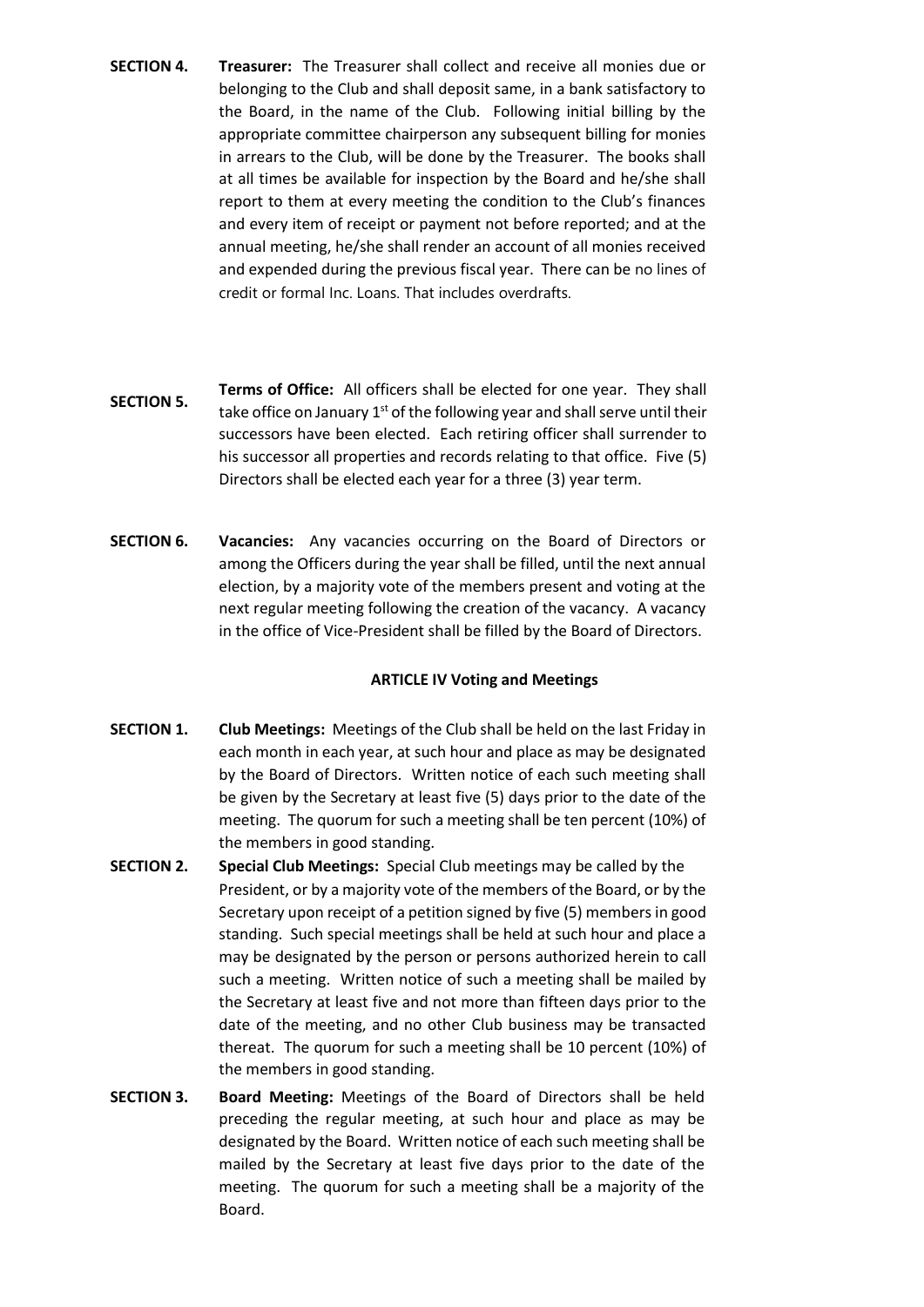- **SECTION 4. Special Board Meeting:** Special meetings of the Board may be called by the President or by the Secretary upon receipt of a written request signed by three members of the Board. Such special meetings shall be held at such hour and place as may be designated by the person authorized herein to call such meeting. Written notice of such meeting shall be mailed by the Secretary at least five days and not more than ten days prior to the date of the meeting. Any such notice shall state the purpose of the meeting and no other business shall be transacted thereat. A quorum for such a meeting shall be a majority of the Board. In an emergency situation where five day time is not available, telephone notification to appropriate members shall be deemed acceptable.
- **SECTION 5. Voting:** Each member in good standing whose dues are paid for the current year shall be entitled to one vote at any meeting of the Club at which he/she is present. To Include:
	- (a) Election of Officers
	- (b) Amendments to By-Laws
	- (c) Revisions to Articles of Incorporation
	- (d) Dissolution of the Club
	- (e) Any published issue to be voted on by members
- **SECTION 6. A ballot for election** of Officers and Directors shall be included in the November Minutes mailed to each member of the Club. In order to be a valid vote, this ballot must be presented by the Club member at the December meeting.

### **ARTICLE V**

### **The Club Year, Annual Meeting, Elections**

**SECTION 1.** SECTION 1. **Club Year:** The Club's fiscal year shall begin on the 1 end on the 31<sup>st</sup> day of December.

## **SECTION 2.**

**Annual Meeting:** The annual meeting shall be held in the month of December at which Officers and Directors for the ensuing year shall be elected from among those nominated in accordance with Section 4 of this Article.

### **SECTION 3.**

**Elections:** The nominated candidates receiving the greatest number of votes for each office shall be declared elected, the two nominated candidates for positions on the Board who receive the greatest number of votes for such positions shall be declared elected.

### **SECTION 4.**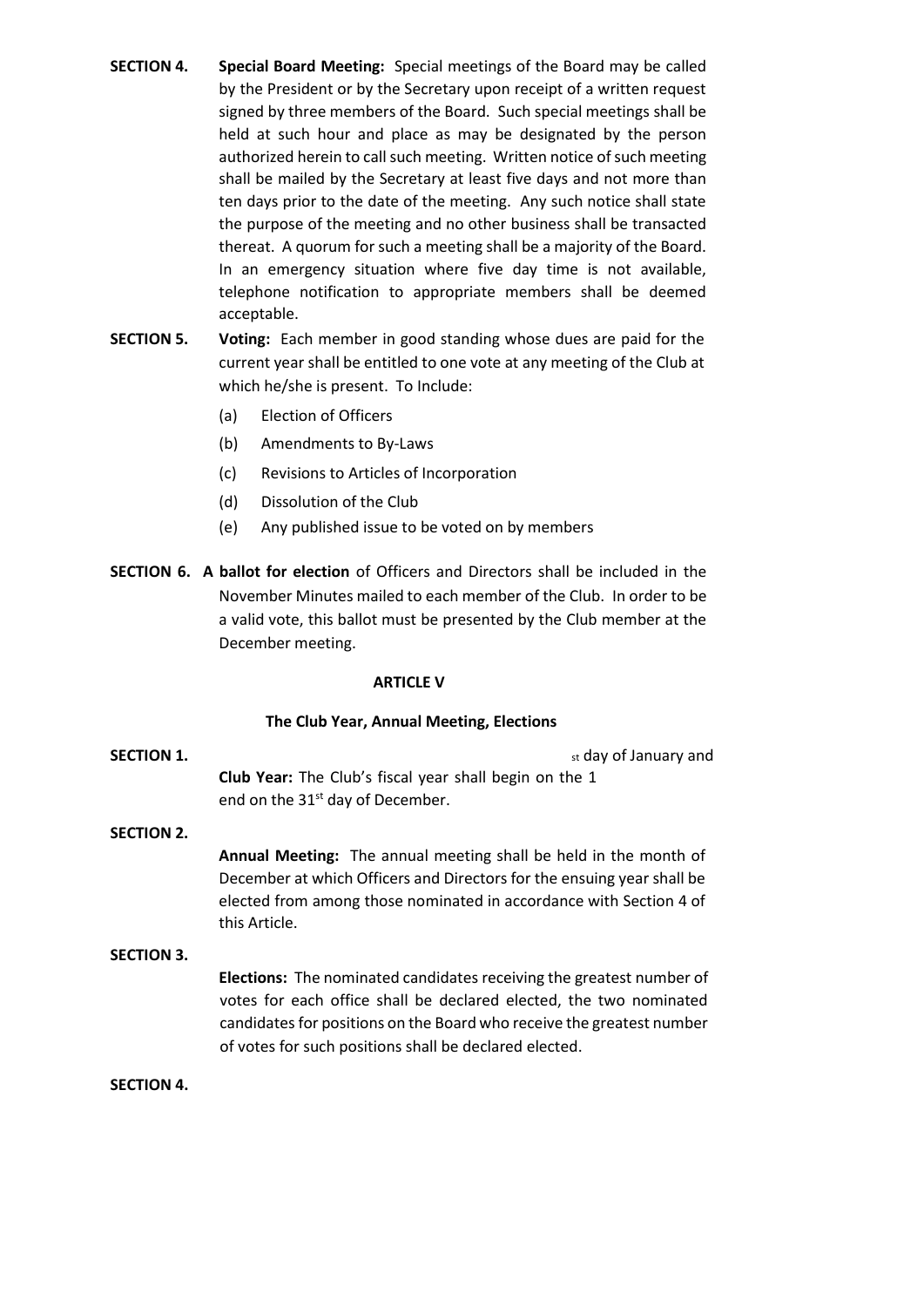**Nominations:** No person may be a candidate in the Club election who has not been nominated. During the month of September, the Board shall select a nominating committee consisting of three members and two alternates, not more than one of whom shall be a member of the Board; The Secretary shall immediately notify the committeemen and alternates of their selection. The Board shall name a Chairman for the Committee and it shall be hi/her duty to call a committee meeting to be held on or before October 1<sup>st</sup>.

- (a) The Committee shall nominate not less than one candidate for each office and not less than two candidates for the two positions on the Board; and after securing the consent of each person so nominated, shall immediately report their nomination to the Secretary.
- (b) Upon receipt of the Nominating Committee's report, the Secretary shall, before the regular October meeting, notify each member, in writing, of the candidates so nominated.
- (c) Additional nominations may be made at the November meeting by any member in attendance provided that the person nominated does not decline when his/her name is proposed, and providing further, that if the proposed candidate is not in attendance at this meeting, his/her proposer shall present the Secretary a written statement from the proposed nominee signifying his/her willingness to be a candidate.
- (d) Nominations cannot be made in any manner other than that provided in the section.

## **ARTICLE VI**

## **Committees**

**SECTION 1.** The Board may each year appoint standing committees to advance the work of the Club in such matters as dog shows, obedience trials, trophies, annual prizes, membership and other fields which may well be served by committees. Such committees shall always be subject to the final authority of the Board. Special committees may also be appointed by the Board to aid it on particular projects.

### **SECTION 2.**

Any committee appointment may be terminated by a majority vote of the full membership of the Board upon written notice to the appointee; and the Board may appoint successors to those persons whose service has been terminated.

## **ARTICLE VII**

## **Discipline**

- **SECTION 1. American Kennel Club Suspension:** Any member who is suspended from the privileges of the American Kennel Club and/or the United Kennel Club shall automatically be suspended from the privileges of this Club for a like period.
- **SECTION 2. Charges:** Any member may prefer charges against a member for alleged misconduct prejudicial to the best interests of the Club, Written charges with specifications must be filed in duplicate with the Secretary, together with a deposit of \$10.00, which shall be forfeited if such charges are not sustained. The Secretary shall promptly notify the Board which shall meet and fix a date of a Board Hearing not less than three weeks or more than six weeks thereafter. The Secretary shall promptly send one copy of the charges to the accused member by registered mail together with a notice of the Hearing and the assurance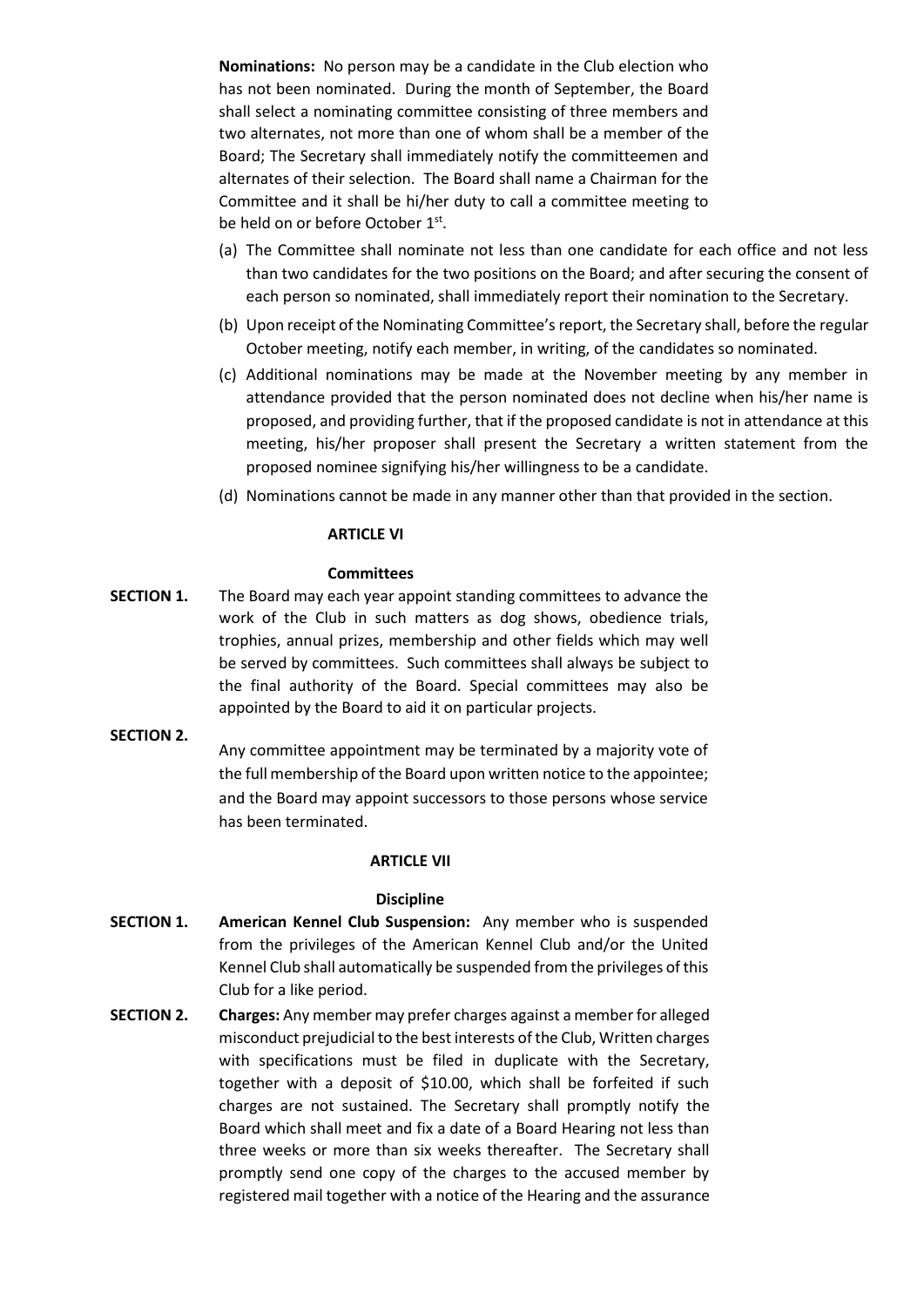that the defendant may personally appear in his/her own defense and bring witnesses if he/she wishes.

**SECTION 3. Board Hearing:** The Board shall have complete authority to decide whether counsel may attend the Hearing, but both, complainant and defendant, shall be treated uniformly in that regard. Should the charges be sustained, after hearing all evidence testimony presented by complainant and defendant, the Board may, by a majority vote of those present, suspend the defendant from all privileges of the Club for not more than six months from the date of the Hearing. If it deems that punishment I sufficient, the Board may also recommend to the membership that the penalty be expulsion. In such case, the suspension shall not restrict the defendant's right to appear before his fellow members at the next Club meeting which considers the Board's recommendation. Immediately after the Board has reached a decision, its findings shall be put in written form and filed with the Secretary, The Secretary, in turn, shall notify each of the parties of the Board's decision and penalty, if any.

> **Expulsion:** Expulsion of a member from the Club may be accomplished only at a meeting of the Club following a Board Hearing and upon the Board's recommendation provided in Section 3 of this Article. Such proceedings may occur at a regular of special meeting of the Club to be held within sixty days, but not earlier than thirty days after the date of the Board's recommendation of expulsion. The defendant shall have the privilege of appearing is hi/her own behalf though no evidence will be taken at this meeting. The President shall read the charges and the Board's findings and invite the defendant, if present, to speak in his/her own behalf if he/she wishes. The members shall then vote by secret, written ballot on the proposed expulsion. A 2/3 vote of those present shall be necessary for expulsion. If expulsion is not so voted, then the Board's suspension shall stand.

#### **ARTICLE VIII**

#### **Amendments**

## **SECTION 4. SECTION 1.**

**Amendments** to the Constitution and By-Laws may be proposed by the Board of Directors or by written petition addressed to the Secretary signed by twenty percent of the membership in good standing. Amendments proposed by such petition shall be promptly considered by the Board and must be submitted to the membership, with recommendation of the Board, by the Secretary, for a vote within three months for the date the petition was received by the Secretary.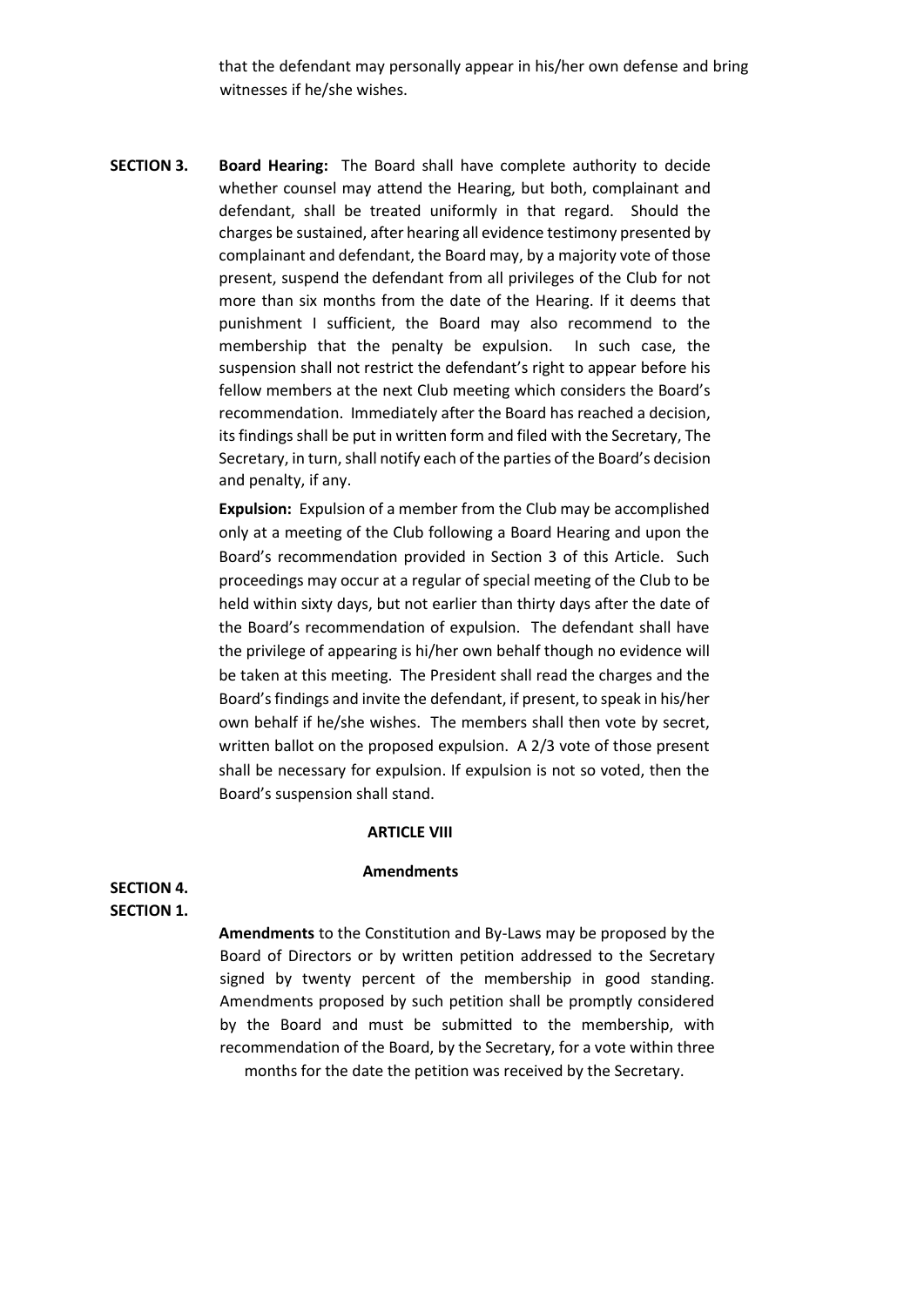**SECTION 2. The Constitution and By-Laws** may be amended by a 2/3 vote of the members present at any regular or special meeting called for the purpose, provided the proposed amendments have been included in the notice of the meeting and mailed to each member at least two weeks prior to the date of the meeting.

### **ARTICLE IX**

### **Dissolution**

**Section 1. Dissolution** The Club may be dissolved at any time by the written consent of not less than 2/3 of the membership. In the event of the dissolution of the Club, whether voluntary or involuntary, or by operation of law; none of the property of the Club, nor any proceeds thereof, nor any assets of the Club, shall be distributed to any member(s); but after payment of the debts of the Club, it's property and assets shall be given to a charitable organization for the benefit of dogs. Such charitable organization shall be selected by the Board of Directors.

# **ARTICLE X**

### **Order of Business**

- **SECTION 1.** At meetings of the Club**,** the order of business, so far as the character and nature of the meeting may permit, shall be as follows**:** 
	- (a) **Roll Call**
	- (b) **Minutes of the last meeting**
	- (c) **Report of the President**
	- (d) **Report of the Secretary**
	- (e) **Report of the Treasurer**
	- (f) **Report of Committees**
	- (g) **Election of Officers and Board (annual meeting)**
	- (h) **Election of New Members**
	- (i) **Unfinished Business**
	- (j) **New Business**
	- (k) **Adjournment**
- **SECTION 2. At meetings of the Board**, the order of business, unless otherwise directed by majority vote of those present, shall be as follows:
	- **(a) Minutes of the last meeting**
	- **(b) Report of Secretary**
	- **(c) Report of Treasurer**
	- **(d) Report of Committees**
	- **(e) Unfinished Business**
	- **(f) New Business**